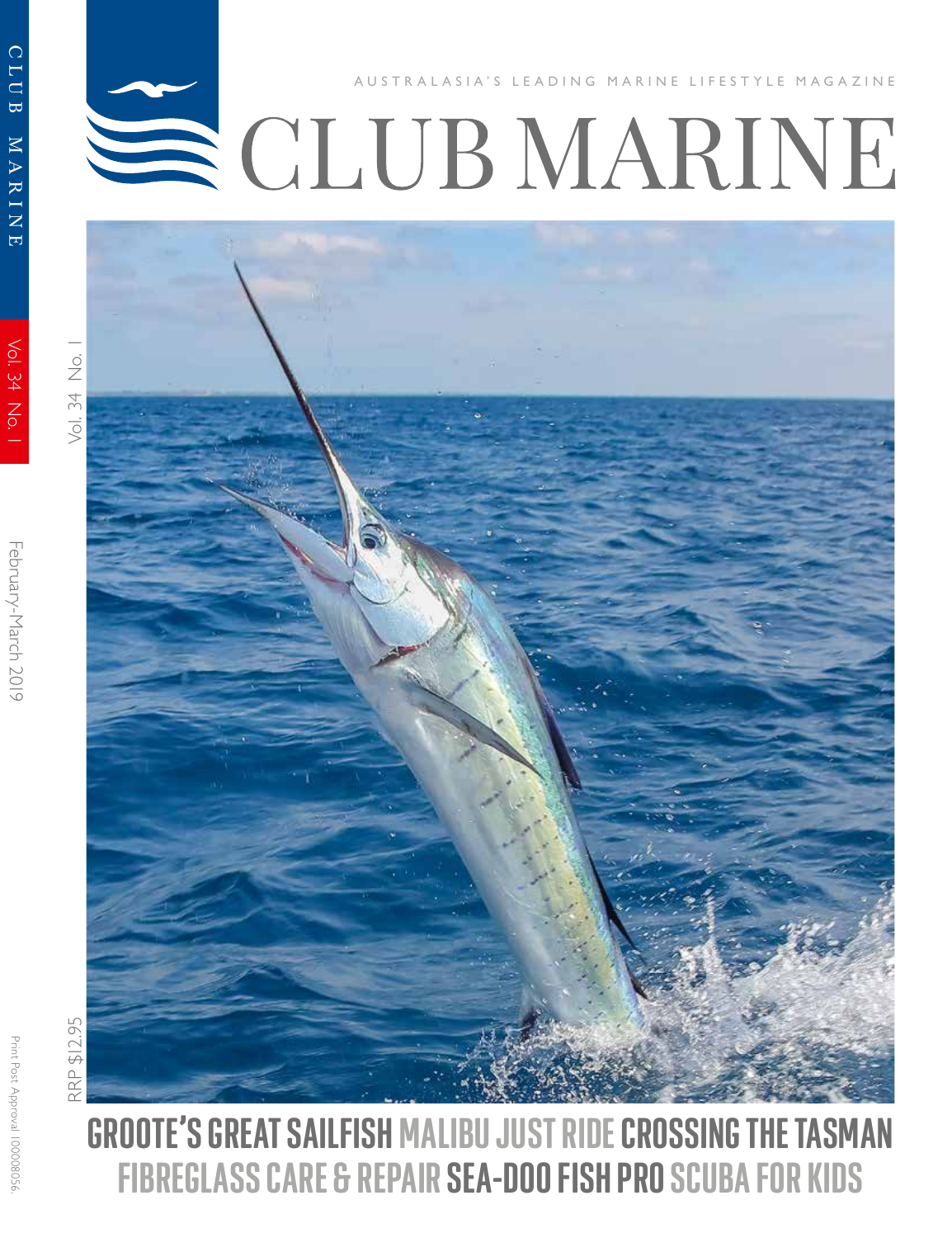Whether entertaining at the dock or cruising the seven seas, the stunning Ocean Alexander 70e has few peers.

 $\bullet$ 

*KANADADE REGENDAD* 

**THE WA** 

**TANA** 

 $\alpha$  and

 $\overline{\phantom{a}}$ 

 $\overline{\phantom{a}}$ 

 $\pi$ .

By John Willis

Big Boat Review

## SIMPLY **CIIDE!**



 $= 12.4$ 

 $\alpha \mathbb{Z}^n$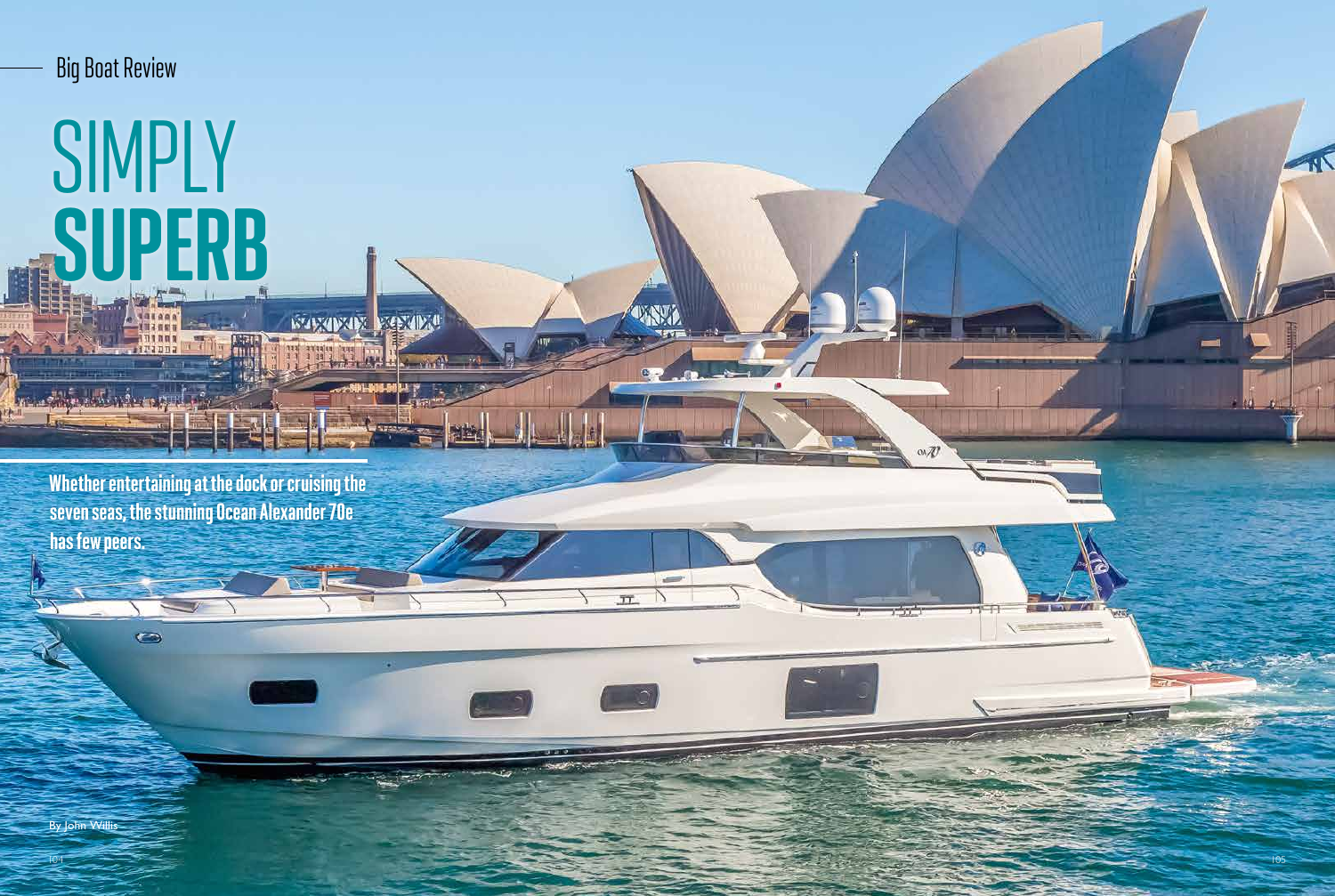At 71.5ft overall, the magnificent Ocean<br>AAlexander 70e doesn't officially warrant the It 71.5ft overall, the magnificent Ocean title 'superyacht', but it certainly feels like one. It's oppulent without being ostentatious, prim but not prissy, genteel but not boorish, graceful, elegant, refined and very accommodating. But then there's the quality of its construction, its advanced technology, supreme power and it also makes a damned fine seafarer.

While I'm brimming with superlatives, I'm more than happy to confess that experiencing this superb motoryacht was certainly the pinnacle of my boating career – the OA 70e is simply magnificent with a timeless appeal.

The 'e' in 70e stands for 'Evolution' and this consummate cruiser certainly is a milestone for this longstanding luxury motoryacht manufacturer. It's also the first model to be built at the company's new Merritt Island, Florida, USA facility, and it is the first time Ocean Alexander has adopted IPS pod-drive technology.

And in another first, OA has commissioned renowned UK-based superyacht designer Evan K Marshall to conceive the flow and finishes, creating an ultra-modern masterpiece that still manages to retain traditional nautical values.

From the outset, the 70e is jaw-droppingly beautiful. Her lines are smartly curvaceous with a truly elegant character, smart posture, superb complexion and uncompromising style, facilities and accessories.

### ENTERTAINER

(7) OCEAN ALS

This is an entertainer's boat with superb flow throughout. The expansive living and four stateroom/en suite plus crew accommodation, foredeck dinette and sunlounges, rear cockpit ensemble, and extended flybridge with open hardtop, plus the large watersports stage on the submersible rear platform cater to everything from large family and friends to an aquatic party for the whole entourage.

Yet it also has the capacity for intimacy – this big 70-footer can be enjoyed either single-handed or by a couple courtesy of its almost sprightly pod-driven low-speed manoeuvrability combined with vector stabilising fins, thruster and three-station joystick controls with position lock.

The teak-lined hydraulic stern platform could stage its own party and has plenty of capacity for a tender or PWC mount. Entering the rear deck, we find a magnificent entertainment or living

### she's simply magnificent with a timeless appeal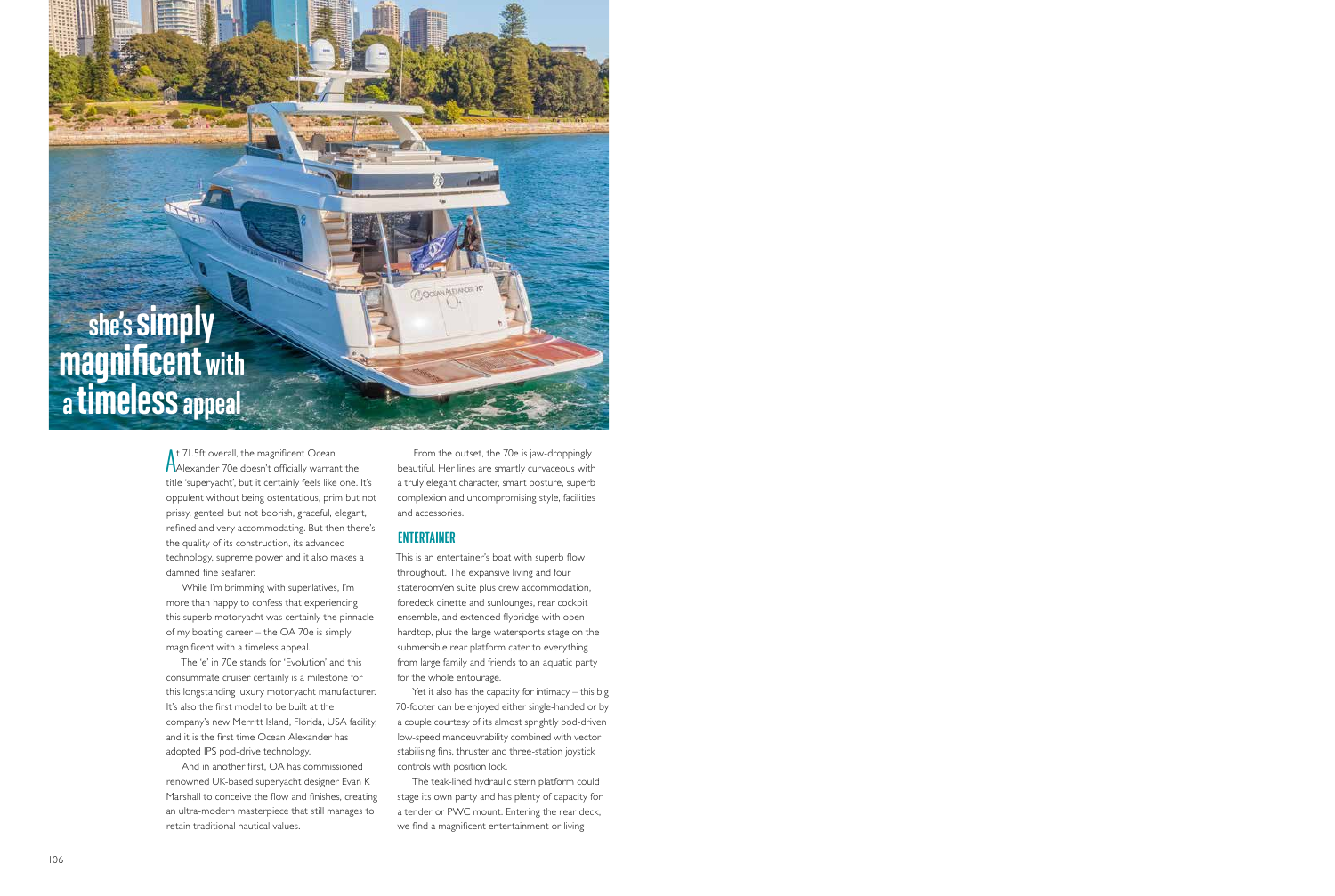space, complete with full rear lounge and fixed table offering superb comfort under the shade of the extended flybridge. There's also a small kitchenette just before you enter the saloon via the huge electronic alfresco-style rear door. I just loved the foot kick switch on the floor for easy access when you're carrying a tray of drinks.

Ocean Alexander has departed from the latest trend for rear galleys, instead choosing to extend the relaxing style from the outside with a magnificent saloon/lounge, with ivory linen seating on both sides combining with a dropdown Samsung 50in LED TV and entertainment equipment for a truly relaxing living space or cocktail lounge.

### VISUAL MASTERPIECE

Evan K Marshall certainly created a visual masterpiece that pleases all of the senses with



the inviting internal layout, trim and fittings. It's a splendid blend of exotic satin-finished wood panelling and cabinetry, incorporating both timber and lush carpeted flooring, head liners with recessed lighting and linen inserts, ebony leather helmsman's chair, stainless steel trims, faux marble benchtops and black structural accents. Visually, the only items I would tone down would be the rather Aegean synthetic marble benchtops and a couple of the quilt designs, however that is strictly to personal taste.

The galley is midway through the saloon and is truly a showpiece kitchen. It has full-sized appliances, French-style three-door fridge/freezer, electric hob and inverter oven/grill, microwave and a terrific island bench complete with a huge sink and breakfast bar, which is right in the centre of the action.

Opposite is the very easily traversed stairwell to the upper deck (there's another off the rear cockpit), while a side door leads out to the wide side decks – it features a superb stainless steel hatch and locking mechanism reminiscent of true seafaring weapons, but also assists with natural air flow throughout when the weather is too nice for the climate control.

All of this leads forward to the centrally mounted helm, with the more formal L-shaped dining lounge with folding table to the side. It's a great use of space and also makes for a very social dinette and comfortable seating area, while keeping the skipper company underway.

The helm is simply gorgeous. The vision is terrific, not only through the two super-sized windscreen panes, but right around the boat.



### the helm is uncluttered, simple to use and extremely hi-tech

Modern instrumentation has given us the ability to reduce the dashboard size, but increase the response, instrumentation and reportability.

For instance, as OA's Australian representative Todd Holzapfel says: "The Octoplex system is like CZone on steroids." The Octoplex system not only provides a full overview of every operating function fitted to the craft, but also allows remote control from any mobile device, or as back-tobase systems for data analysis direct to technicians anywhere in the world. Plus there is a complete bank of circuit breakers for manual override, and full redundancy for all essential systems and components.

The helm also features twin Garmin 8422 24in multifunction displays for complete sonar, navigation, radar and systems analysis, as well as for monitoring remote cameras throughout the boat. You can even monitor the washer/dryer, dishwasher and cooktop. There are twin-lever engine shifts but, with the joystick and autopilot controls on the helm armrests for fingertip action, they are likely to remain untouched most of the time. Overall, the helm is uncluttered,



simple to use and extremely hi-tech. It's also very comfortable and beautifully presented. While the accommodations exceed five-star, and while there are competitors who achieve similar levels of luxury and opulence, to me the 70e felt more like a home than a boat. The master fullbeam stateroom features a huge island bed with dressing, chaise longue, table, full TV/entertainment system, mood lighting and a large cedar-lined walk-in wardrobe. The gloss walnut panelling, beige carpet, trim and cabinetry is simply superb and huge picture windows provide breathtaking views bathed in natural light. Its primary en suite follows

Marshall's designer theme with twin-bowl vanity,

*The photos don't do it justice: Ocean Alexander's 70e is a stunning example of opulent interior combined with superior technology.*